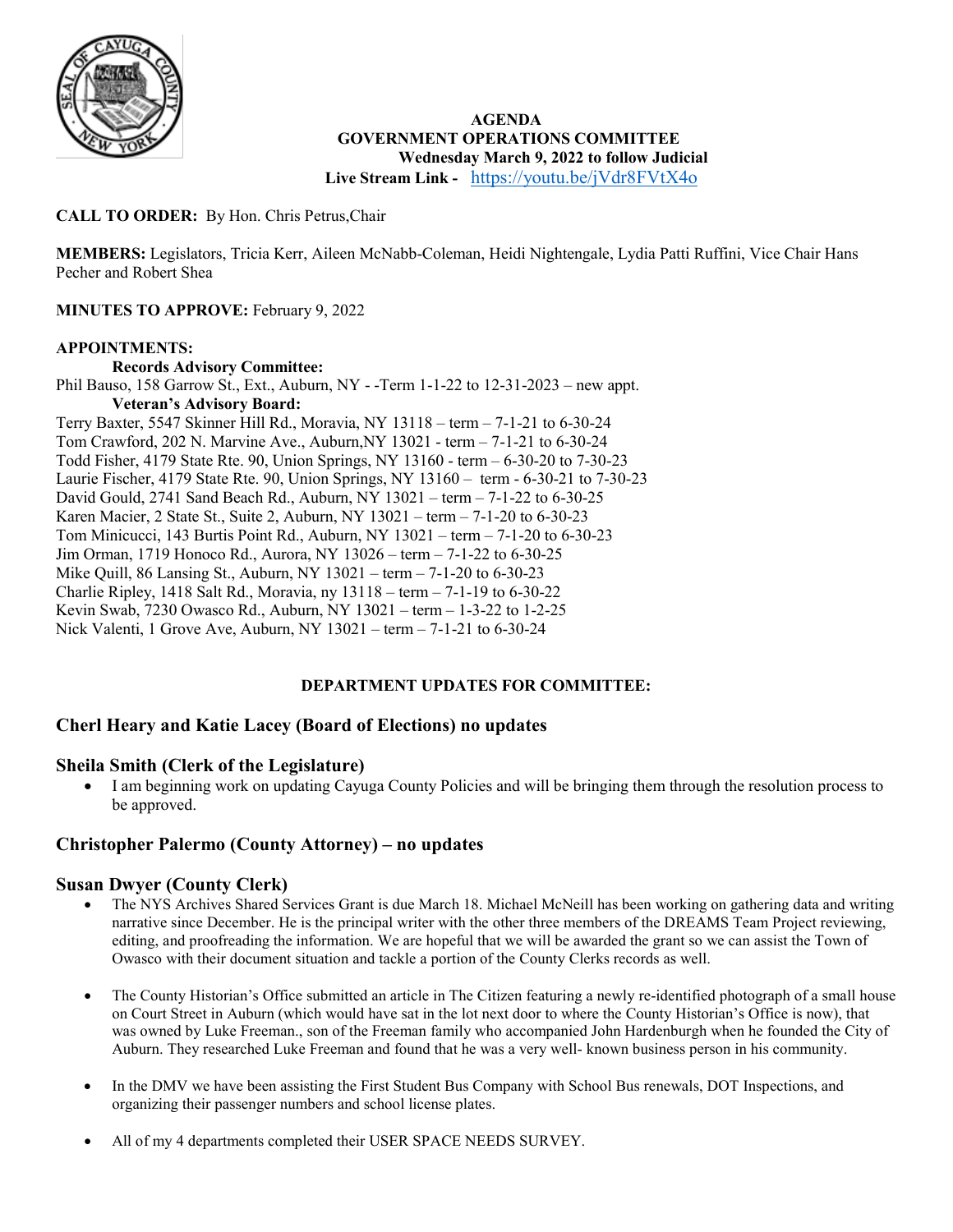# **Tom Bunn (Information Technology)**

# **Staffing Update**

- We have tentatively filled the Senior Computer Systems Technician position; tentative April 4<sup>th</sup> start date
- Bringing forth two resolutions to create two new County positions:
	- o Senior Systems Administrator
	- o Senior Network Administrator

# **IT Help Desk data – February 2022**

- 411 new support tickets were created
- 97% support tickets were resolved (403)
- Average resolution time (per ticket)  $-2.2$  hours

# **Active Projects**

## **Upgrade Chambers audio/video solution**

Phase I of project complete – Support and training of new system has been delivered Phase II will improve audio experience for those attending in-person

# **Multi-Factor Authentication (MFA) solution**

- Solution set for March 4th implementation
- Communication will occur week of February 28th

# **Streamline IT functions and processes**

Papercut print management solution complete

# **Future Projects**

Project plan underway to redesign/enhance Network and Server infrastructure

- Very large project in scope, met with two vendors to discuss project scope
- Updates will be forthcoming

Project plan underway to implement Office/Microsoft365

- Early stages of project; meeting with various vendors
	- o Training will be critical
- Will provide several benefits
	- o Anywhere access
	- o Secure cloud storage
	- o Business Continuity
	- o Centralized Collaboration
- Updates will be forthcoming

# **Kevin Swab (Veterans)**

In February 2022 the VSA assisted/fielded/supported:

- 26 general VA claim questions,
- 5 disability claims started
- 12 pending claims being monitored
- $\frac{7 \text{ pension/h}$  dependency and indemnity compensation (DIC)/aid and attendance (A&A) claims worked
- 15 requests for military records dispositions
- 7 healthcare inquiries
- 9 Veteran burial claim requests
- 42 miscellaneous Veteran related inquiries
- transported Veterans for 54 appointments at Syracuse VA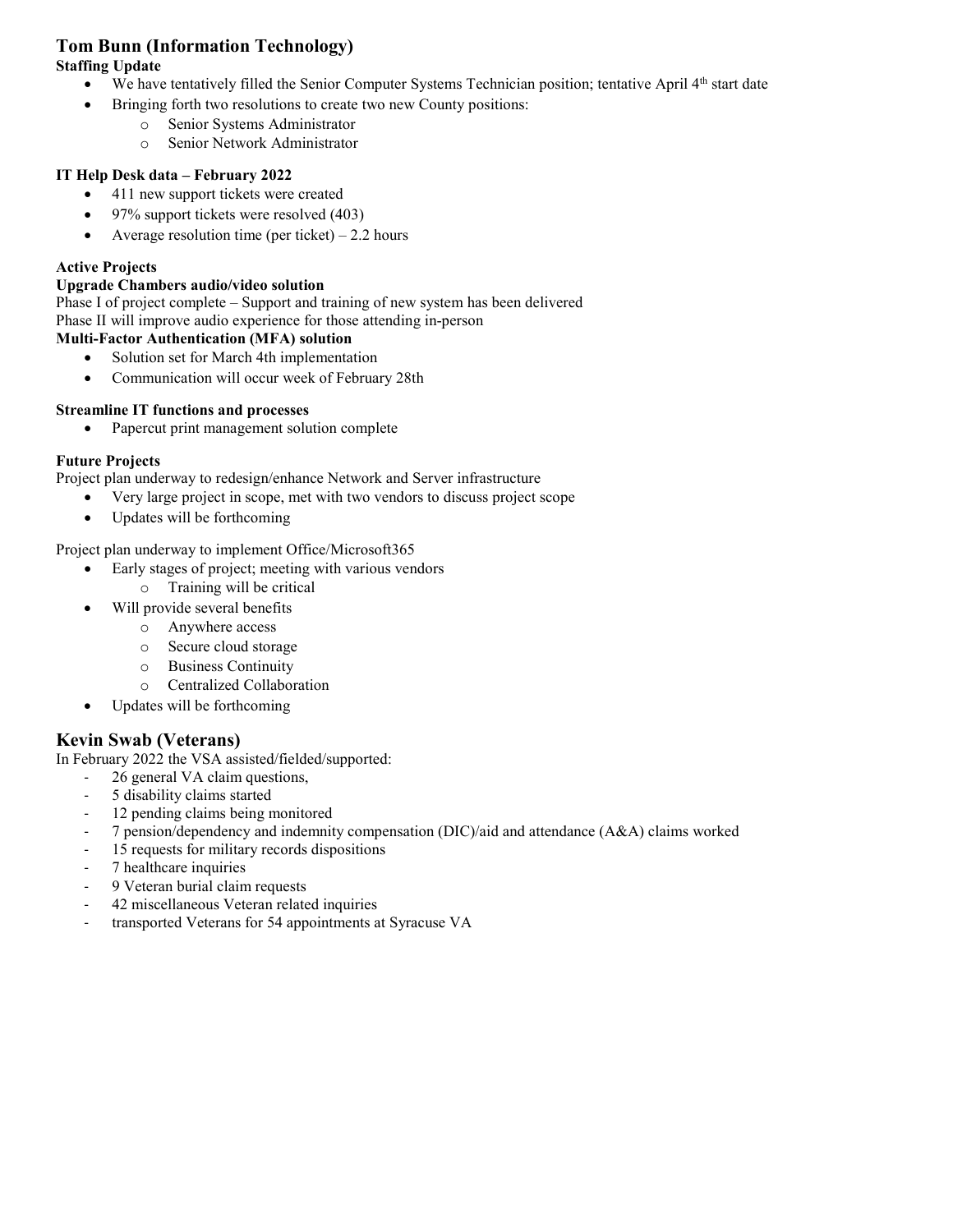# **RESOLUTIONS**

# **COUNTY ATTORNEY:**

- 3-22-GO-1 Authorizing the County Attorney to fill an open Assistant County Attorney Position
- 3-22-GO-2 Re-Appointed the Cayuga County Attorney for a two Year Term

# **INFORMATION TECHNOLOGY:**

- 3-22-GO-3 Authorizing to create and fill a Senior Network Administrator position in the Cayuga County Information Technology Department.
- 3-22-GO-4 Authorizing to create and fill a Senior Systems Administrator position in the Cayuga County Information Technology Department.

# **CAYUGA COMMUNITY COLLEGE:**<br>3-22-GO-5 Approval of Revised SUNY

Approval of Revised SUNY Capital Request/Plan Resolution

## **ADJOURNMENT: Wednesday, April 13, 2022 to follow Judicial**

If you have a disability and need accommodations, please call the Clerk of the Legislature's Office at 253-1308 at least 48 hours before the scheduled meeting to advise what accommodations will be necessary.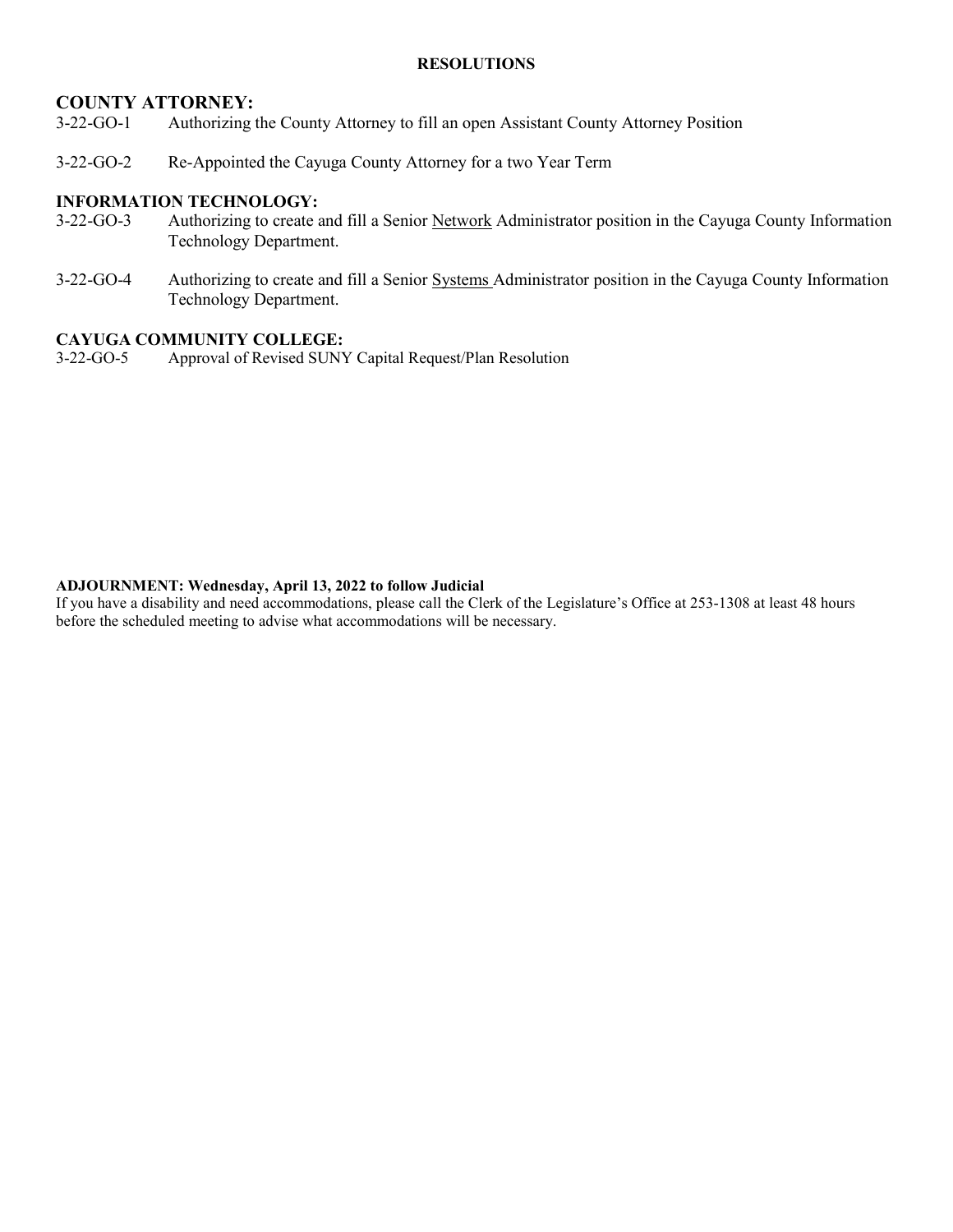# **3-22-GO-1**

# **RESOLUTION NO. \_\_\_\_\_\_\_\_\_\_\_\_\_\_ 3-22-22 COA Appt Asst Co Atty**

# **AUTHORIZING THE COUNTY ATTORNY TO FILL AN OPEN ASSISTANT COUNTY ATTORNEY POSITION**

BY: Hon. Christopher Petrus, Chair, Government Operations Hon. Hans Pecher, Chair, Ways & Means

WHEREAS**,** recent events and staffing shortages have created a backlog in the County Attorney's Office; and

WHEREAS, it is anticipated that significant projects slated for 2022 and beyond will require additional resources in the County Attorney's Office. In particular, redistricting the Cayuga County Legislature and bringing in house municipal real property tax enforcement; now, therefore be it

RESOLVED, that the County Attorney is hereby authorized to fill a vacant (Pos. Control No. 006919-SYS) Assistant County Attorney position, which has been classified as a Grade1in the Legal Group of the Non-bargaining Compensation Plan, and be it further

RESOLVED, that the Treasurer is authorized and directed to transfer \$56,500.00 from the Contingency Account (A10164) to the County Attorney's Full Time Salary Accounts as follows:

A14201 51001 Salary \$52,500

A14201 58001 FICA \$4,000

; and be it further

RESOLVED, that the foregoing shall be in accomplish in accordance with Civil Service rules and regulations.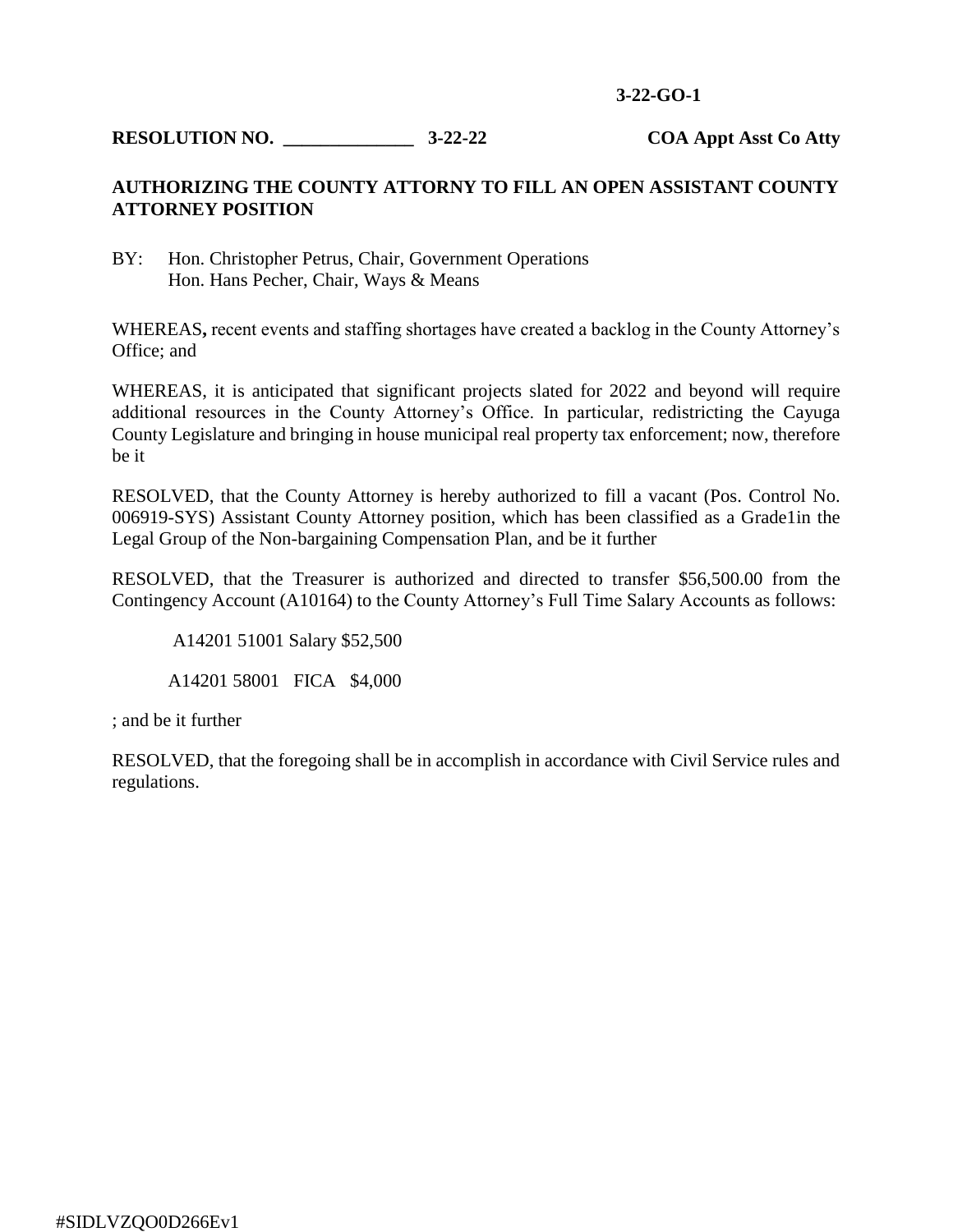# Maria Barat (1989)<br>Maria Britannia<br>Maria Britannia (1989) Diann Ferris

| From:    |  |
|----------|--|
| Sent:    |  |
| To:      |  |
| Subject: |  |

# Authorization to Create/Fill

| <b>Diann Ferris</b><br>From:<br>Sent:<br>To:<br>Subject: |                                                                     | noreply@cayugacounty.us<br>Thursday, March 3, 2022 2:04 PM<br>Colleen Lombardi; Diann Ferris<br>Online Form Submittal: Authorization to Create/Fill |
|----------------------------------------------------------|---------------------------------------------------------------------|-----------------------------------------------------------------------------------------------------------------------------------------------------|
| verify the sender.                                       |                                                                     | Warning! This message was sent from outside your organization and we are unable to                                                                  |
|                                                          | <b>Authorization to Create/Fill</b>                                 |                                                                                                                                                     |
|                                                          | forms when filling a position.                                      | A copy of this completed form MUST be attached to ALL Civil Service MSD-426                                                                         |
|                                                          | Date                                                                | 3/3/2022                                                                                                                                            |
|                                                          | Authorization To:                                                   | Fill Only                                                                                                                                           |
|                                                          | REQUIRED IF the title exists within the department                  | ** New Position Duties Statement (NPDS) - Short Form                                                                                                |
|                                                          |                                                                     | ** New Position Duties Statement (NPDS) - Long Form<br>REQUIRED IF the title does NOT exist within the department                                   |
|                                                          | Do you anticipate this<br>request to result in fill-<br>behinds?    | No                                                                                                                                                  |
|                                                          | Cayuga County Department                                            | <b>County Attorney</b>                                                                                                                              |
|                                                          | Job Title Being Requested<br>(Exact Civil Service Title)            | <b>Assistant County Attorney</b>                                                                                                                    |
|                                                          | <b>Position Control Number</b>                                      | 006919-SYS                                                                                                                                          |
|                                                          | <b>Position Status</b>                                              | Permanent                                                                                                                                           |
|                                                          | <b>Position Designation</b>                                         | Full-Time                                                                                                                                           |
|                                                          | <b>Budget Account Number</b>                                        | A14201 51001                                                                                                                                        |
|                                                          | Is a position being abolished<br>to create the new position?        | No                                                                                                                                                  |
|                                                          | Is the salary of requested<br>position in the current<br>comp plan? | Yes                                                                                                                                                 |
|                                                          |                                                                     | $\mathbf{1}% _{T}\left( \mathbf{1}\right)$                                                                                                          |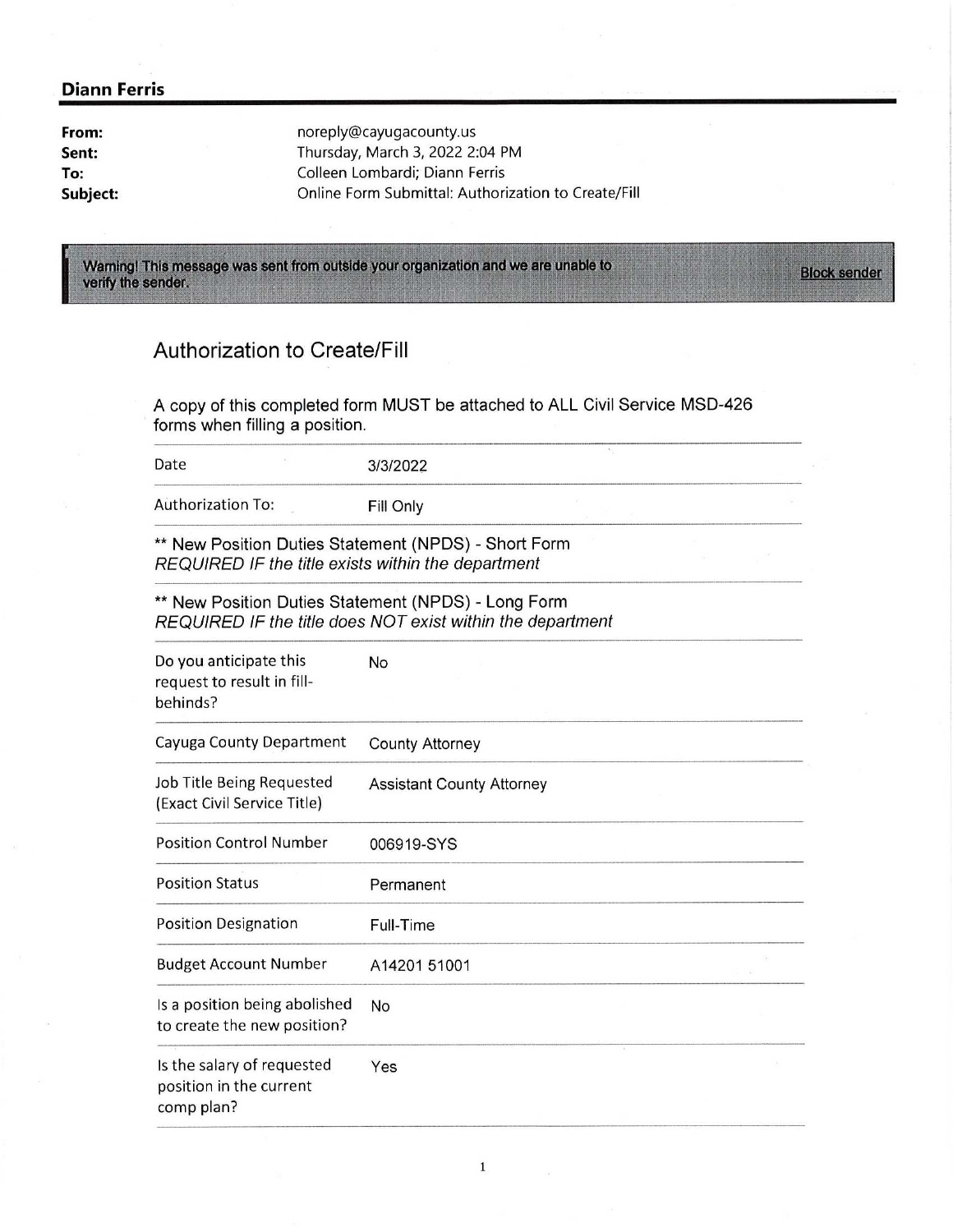| Comp Plan Requested IS IN                                                           | Part IV                                                                                             |
|-------------------------------------------------------------------------------------|-----------------------------------------------------------------------------------------------------|
| Part IV Grade                                                                       | N/A                                                                                                 |
| Minimum Salary (Part IV)                                                            | \$67,748.00                                                                                         |
| Base/Current Salary (Part<br>IV)                                                    | \$77,911.00                                                                                         |
| <b>Starting Salary for Position</b><br>Requested                                    | \$70,00.00±                                                                                         |
| Justification for Salary<br>Requested                                               | Likely candidate has 30+ years with the county and 10+ years<br>as county attorney.                 |
| Does position include fringe<br>benefits?                                           | Yes<br>ь                                                                                            |
| What is the justification for<br>filling this position AND why                      | Increased workload.                                                                                 |
| is it important for your<br>department?                                             |                                                                                                     |
| How is this position<br>funded?                                                     | <b>Budget</b>                                                                                       |
| Is this a reimbursed<br>position?                                                   | No                                                                                                  |
| What will the fiscal impact                                                         | Increase in salary line.                                                                            |
| of filling this position in<br>your budget this year and in<br>future fiscal years? |                                                                                                     |
| Department Head                                                                     | Christopher Palermo                                                                                 |
| Date<br>$\sim$                                                                      | 3/3/2022                                                                                            |
| Attestation                                                                         | I am the department or agency head listed above authorized to<br>submit by the appointing authority |

(Section Break)

Email not displaying correctly? View it in your browser.

 $A$ <sub>amryd</sub> 3/4/2022  $\rho$  direct  $Furis$   $\alpha$   $+$ Dravin Ferris<br>Human Rescriptes administrator

 $\overline{2}$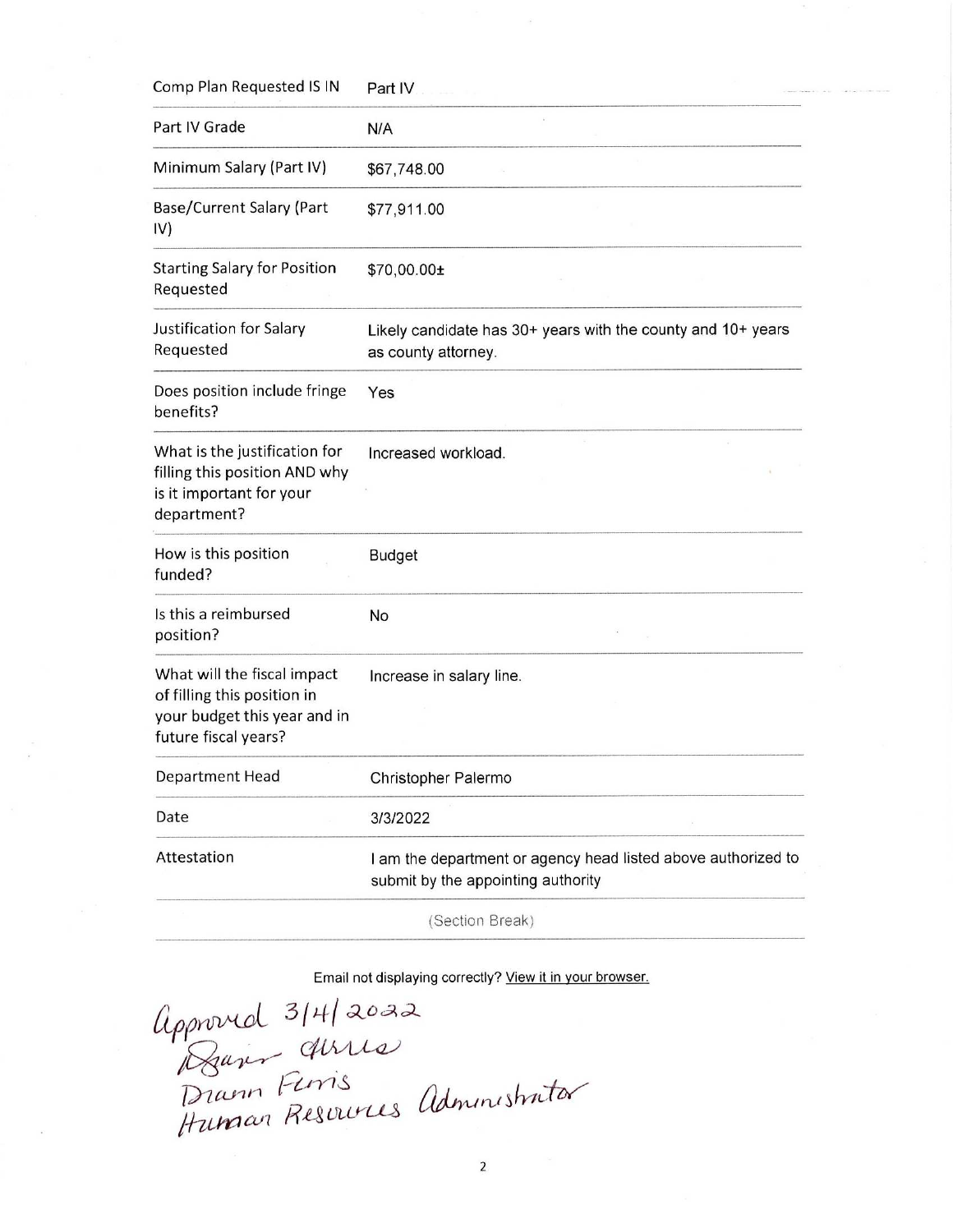# **3-22-GO-2**

# **RESOLUTION NO.\_\_\_\_\_\_\_\_\_\_\_\_\_\_ 3-22-22 COA Re-Appt. Co. Attorney**

# **RE-APPOINTING THE CAYUGA COUNTY ATTORNEY FOR A TWO-YEAR TERM**

BY: Cayuga County Legislature

 WHEREAS, the Cayuga County Legislature wishes to reappoint Christopher Palermo to the position of County Attorney for the term 1-1-2022 to 12-31-2023; now, therefore be it

RESOLVED, that Christopher Palermo is hereby appointed Cayuga County Attorney for the years January 1, 2022 - December 31, 2023; and be it further

RESOLVED, that this resolution shall take effect immediately.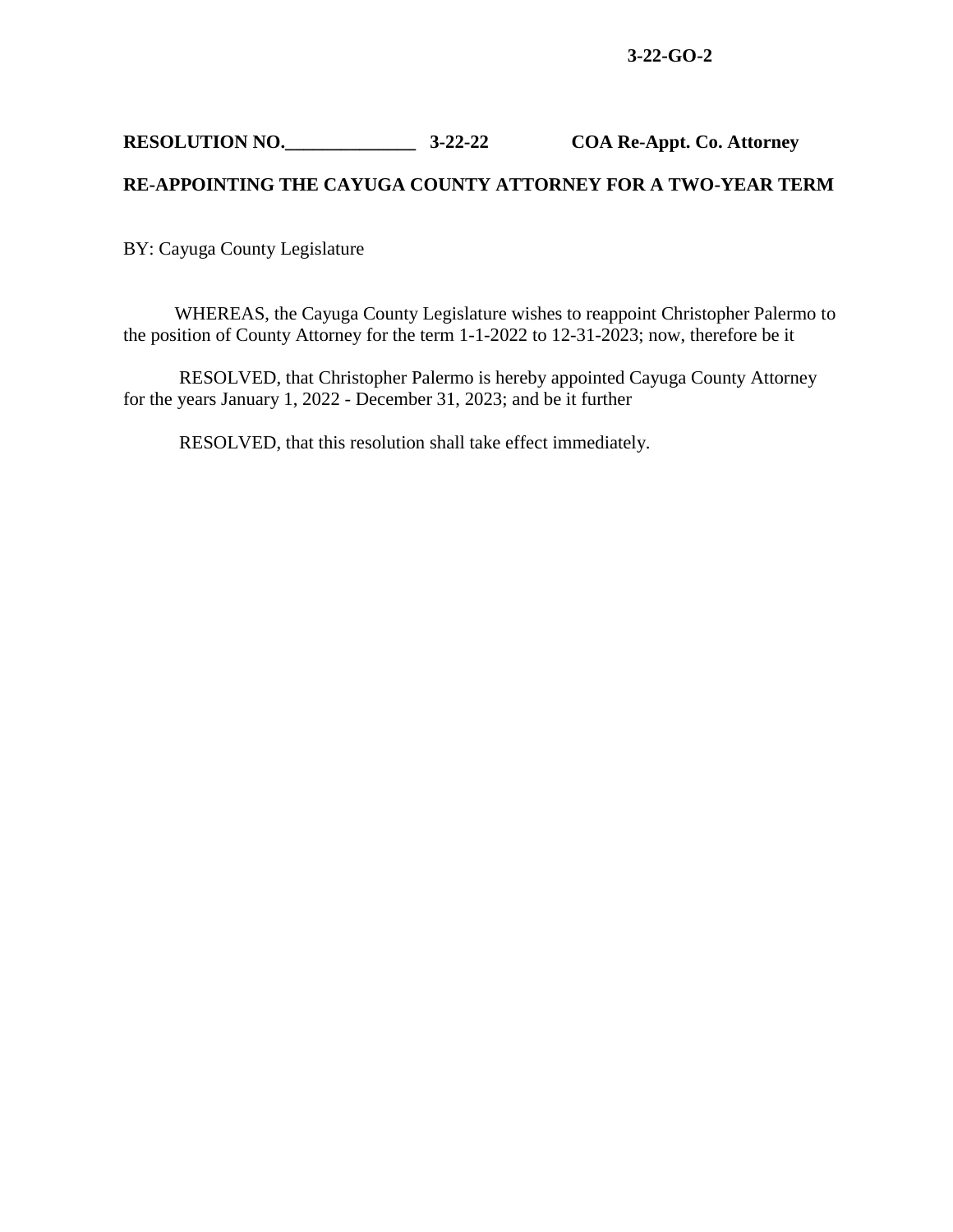# **RESOLUTION NO.\_\_\_\_\_\_\_\_\_\_\_\_\_\_\_ 3/22/22 IT Create-Fill Senior Network Administrator v2**

# **Authorizing to create and fill a Senior Network Administrator position in the Cayuga County Information Technology Department.**

BY: Christopher Petrus, Chair of the Government Operations Committee Hans Pecher, Chair of the Ways & Means Committee

WHEREAS, there is a need for a Senior Network Administrator in the Information Technology Department to provide top-tier support for the County Network and IT infrastructure; and

WHEREAS, this position is being created to begin the transition away from contracted IT support services and allow the County to retain local IT talent within the department; and

WHEREAS, funds are currently available in the 2022 budget in the Professional Services account A16104 54059 and can be transferred to cover the costs for this position; NOW THEREFORE BE IT

RESOLVED, that the Cayuga County Legislature creates a Senior Network Administrator (35 hrs) (Grade 36 of the CSEA Bargaining Unit) in the Department of Information Technology with the jurisdictional class allocation being Competitive; and be it further

RESOLVED, that the Chief Information Officer be authorized to fill the Senior Network Administrator position (35 hrs), in accordance with the Civil Service Rules and Regulations and the Policies of the County of Cayuga, and this authorization is valid through September 30, 2022 in accordance with policy resolution 307-20, and be it further

RESOLVED, that the Director of Finance makes the following budget transfer:

|                                    | Increase | Decrease |
|------------------------------------|----------|----------|
| A16101 51001 Salaries FT           | \$41,000 |          |
| A16101 58001 Social Security       | \$3,136  |          |
| A16101 58002 Retirement            | \$3,591  |          |
| A16101 58003 Health Insurance      | \$4,289  |          |
| A16101 58004 Dental Insurance      | \$203    |          |
| A16104 54059 Professional Services |          | \$52,219 |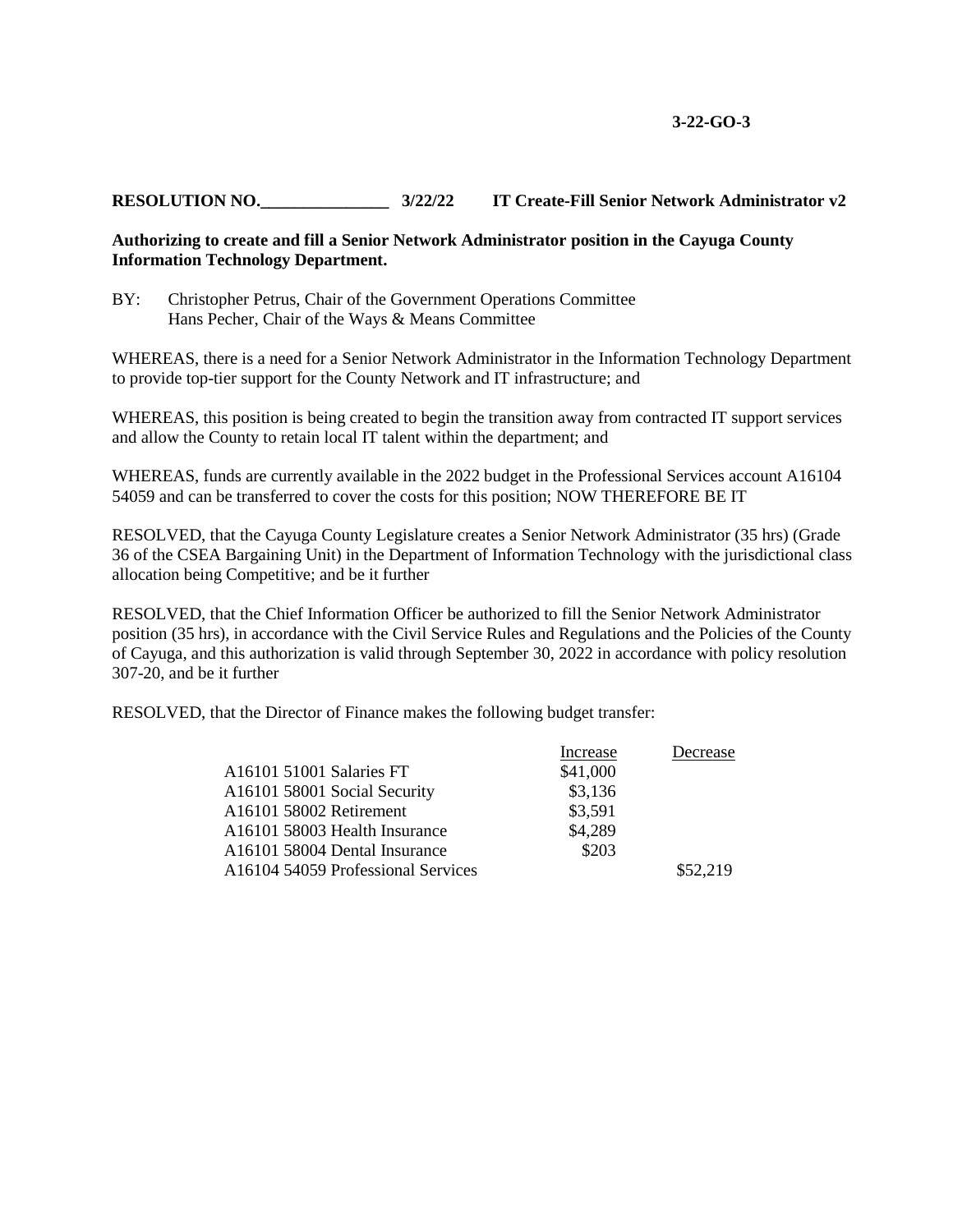# Authorization to Create/Fill

A copy of this completed form MUST be attached to ALL Civil Service MSD-426 forms when filling a position.

| Date                                                                                                              | 2/28/2022                    |  |
|-------------------------------------------------------------------------------------------------------------------|------------------------------|--|
| <b>Authorization To:</b>                                                                                          | Create and Fill **           |  |
| ** New Position Duties Statement (NPDS) - Short Form<br>REQUIRED IF the title exists within the department        |                              |  |
| ** New Position Duties Statement (NPDS) - Long Form<br>REQUIRED IF the title does NOT exist within the department |                              |  |
| Do you anticipate this<br>request to result in fill-<br>behinds?                                                  | No                           |  |
| Cayuga County Department                                                                                          | Information Technology       |  |
| Job Title Being Requested<br>(Exact Civil Service Title)                                                          | Senior Network Administrator |  |
| <b>Position Status</b>                                                                                            | Permanent                    |  |
| <b>Position Designation</b>                                                                                       | Full-Time                    |  |
| <b>Budget Account Number</b>                                                                                      | A16101 51001                 |  |
| Is a position being abolished<br>to create the new position?                                                      | No                           |  |
| Is the salary of requested<br>position in the current<br>comp plan?                                               | Yes                          |  |
| Comp Plan Requested IS IN                                                                                         | <b>CSEA</b>                  |  |
| <b>CSEA Grade</b>                                                                                                 | 36                           |  |
| <b>Probationary Salary Amount</b>                                                                                 | 70402                        |  |
| Step 4 Amount (CSEA)                                                                                              | 78740                        |  |
| <b>Starting Salary for Position</b><br>Requested                                                                  | 70402                        |  |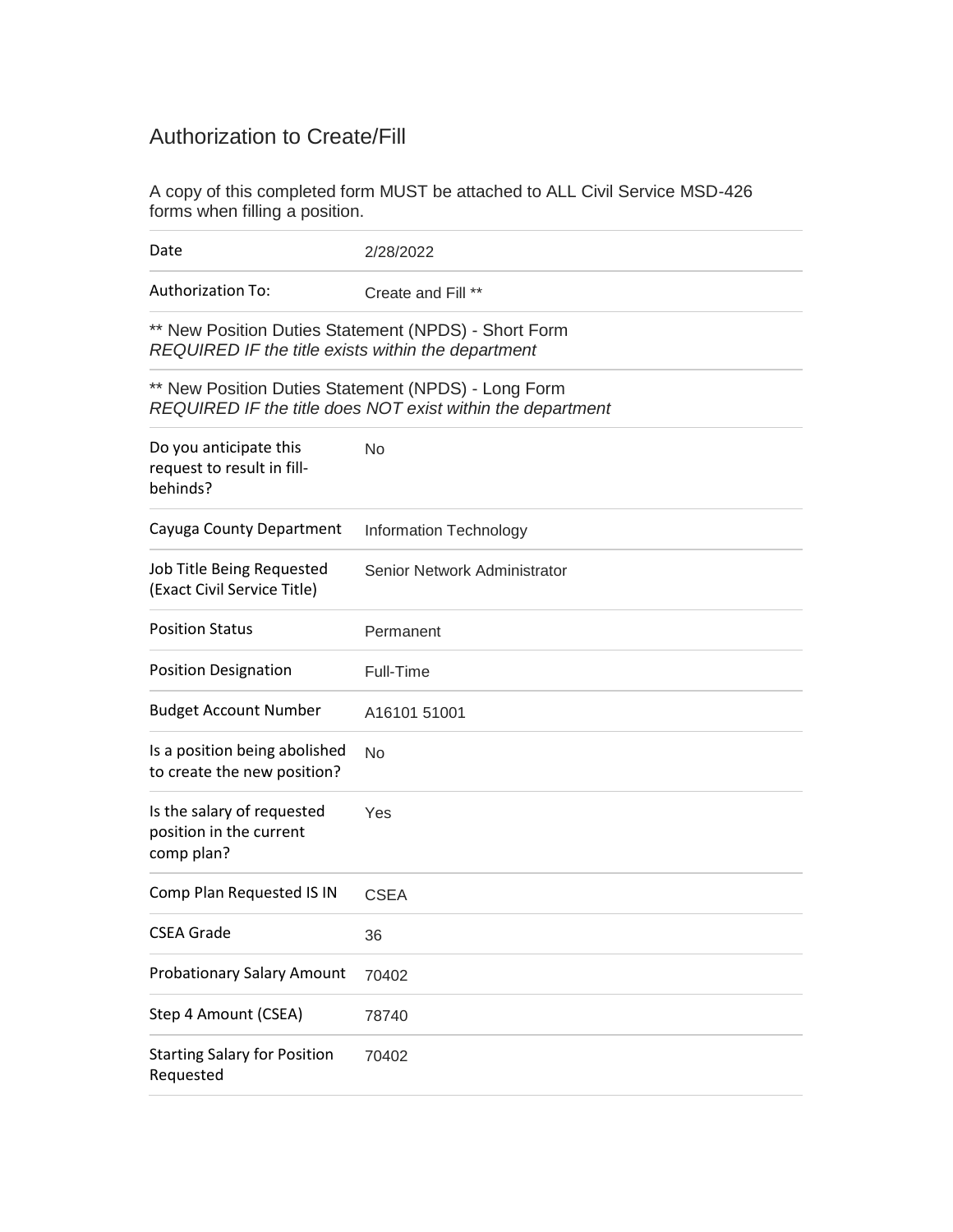| Justification for Salary<br>Requested                                                                              | This position will act as the IT primary point of contact for the<br>County's Network and IT infrastructure. This position will be the<br>technical lead on top-level IT network infrastructure projects.<br>This includes but is not limited to, network configuration<br>redesign, topology redesign, core/router, and switch upgrades,<br>network monitoring, and other mission-critical maintenance and<br>upgrades. They will also be the primary contact for any after-<br>hours network infrastructure support issues. |  |
|--------------------------------------------------------------------------------------------------------------------|-------------------------------------------------------------------------------------------------------------------------------------------------------------------------------------------------------------------------------------------------------------------------------------------------------------------------------------------------------------------------------------------------------------------------------------------------------------------------------------------------------------------------------|--|
| Does position include fringe<br>benefits?                                                                          | Yes                                                                                                                                                                                                                                                                                                                                                                                                                                                                                                                           |  |
| What is the justification for<br>filling this position AND why<br>is it important for your<br>department?          | The Information Technology department is moving forward with<br>our plan to phase out Entre Computer Services and move<br>positions back to Cayuga County. We are extremely confident<br>of finding local IT talent that will excel at this position now and<br>well into the future.                                                                                                                                                                                                                                         |  |
| How is this position<br>funded?                                                                                    | <b>Budget</b>                                                                                                                                                                                                                                                                                                                                                                                                                                                                                                                 |  |
| Is this a reimbursed<br>position?                                                                                  | <b>No</b>                                                                                                                                                                                                                                                                                                                                                                                                                                                                                                                     |  |
| What will the fiscal impact<br>of filling this position in<br>your budget this year and in<br>future fiscal years? | There will be no fiscal impact of filling this position. We will<br>simply transfer funding from our Professional Services account<br>into our Salary account.                                                                                                                                                                                                                                                                                                                                                                |  |
| Department Head                                                                                                    | Thomas Bunn                                                                                                                                                                                                                                                                                                                                                                                                                                                                                                                   |  |
| Date                                                                                                               | 2/28/2022                                                                                                                                                                                                                                                                                                                                                                                                                                                                                                                     |  |
| Attestation                                                                                                        | I am the department or agency head listed above authorized to<br>submit by the appointing authority                                                                                                                                                                                                                                                                                                                                                                                                                           |  |
| (Section Break)                                                                                                    |                                                                                                                                                                                                                                                                                                                                                                                                                                                                                                                               |  |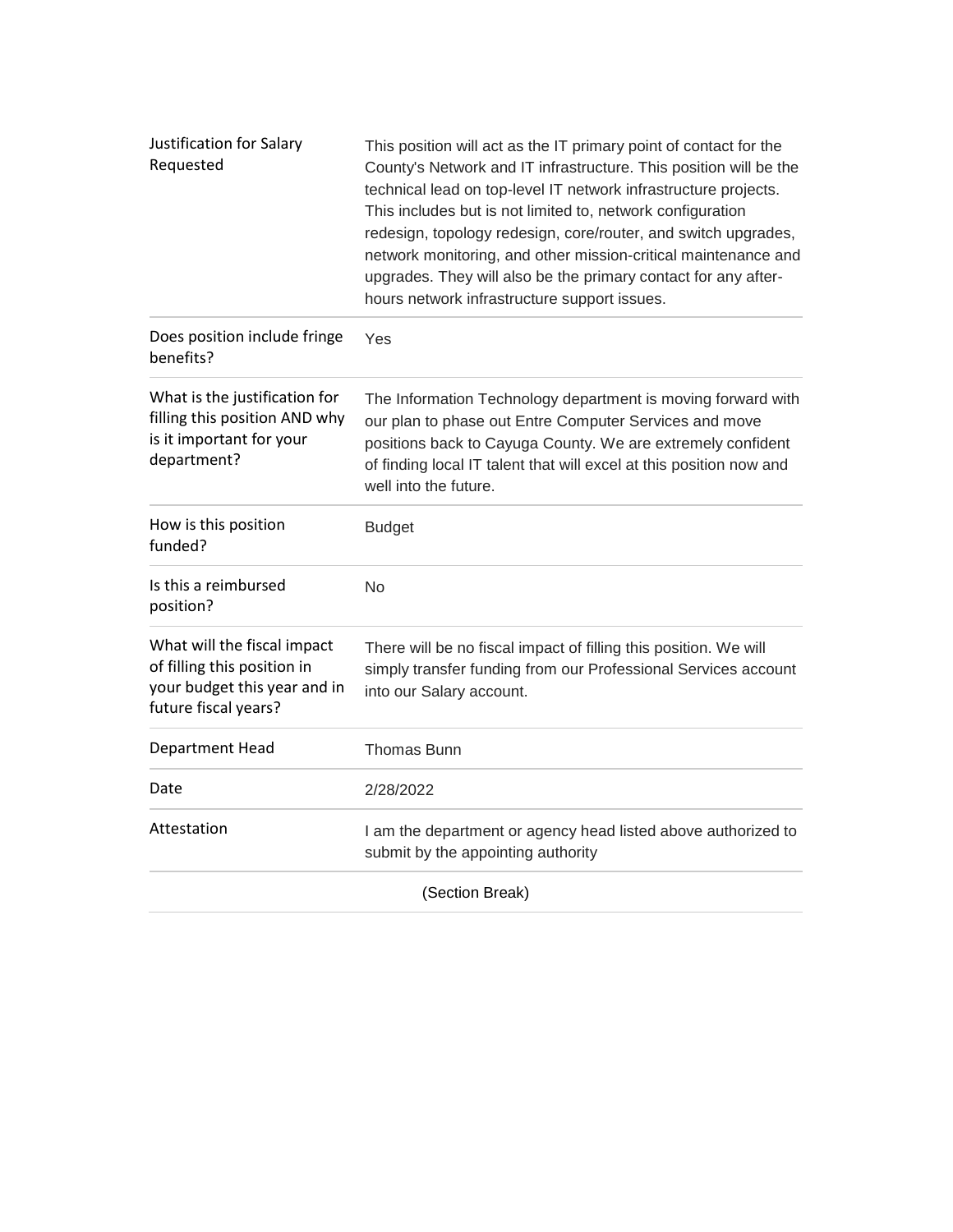# **RESOLUTION NO.\_\_\_\_\_\_\_\_\_\_\_\_\_\_\_ 3/22/22 IT create-fill Senior Systems Administrator v2**

# **Authorizing to create and fill a Senior Systems Administrator position in the Cayuga County Information Technology Department.**

BY: Christopher Petrus, Chair of the Government Operations Committee Hans Pecher, Chair of the Ways & Means Committee

WHEREAS, there is a need for a Senior Systems Administrator in the Information Technology Department to provide top-tier support for the County Server and IT infrastructure; and

WHEREAS, this position is being created to begin the transition away from contracted IT support services and allow the County to retain local IT talent within the department; and

WHEREAS, funds are currently available in the 2022 budget in the Professional Services account A16104 54059 and can be transferred to cover the costs for this position; now therefore be it

RESOLVED, that the Cayuga County Legislature creates a Senior Systems Administrator (35 hrs) (Grade 36 of the CSEA Bargaining Unit) in the Department of Information Technology with the jurisdictional class allocation being Competitive; and be it further

RESOLVED, that the Chief Information Officer be authorized to fill the Senior Systems Administrator position (35 hrs), in accordance with the Civil Service Rules and Regulations and the Policies of the County of Cayuga, and this authorization is valid through September 30, 2022 in accordance with policy resolution 307-20, and be it further

RESOLVED, that the Director of Finance makes the following budget transfer:

|                                    | Increase | Decrease |
|------------------------------------|----------|----------|
| A16101 51001 Salaries FT           | \$41,000 |          |
| A16101 58001 Social Security       | \$3,136  |          |
| A16101 58002 Retirement            | \$3,591  |          |
| A16101 58003 Health Insurance      | \$4,289  |          |
| A16101 58004 Dental Insurance      | \$203    |          |
| A16104 54059 Professional Services |          | \$52,219 |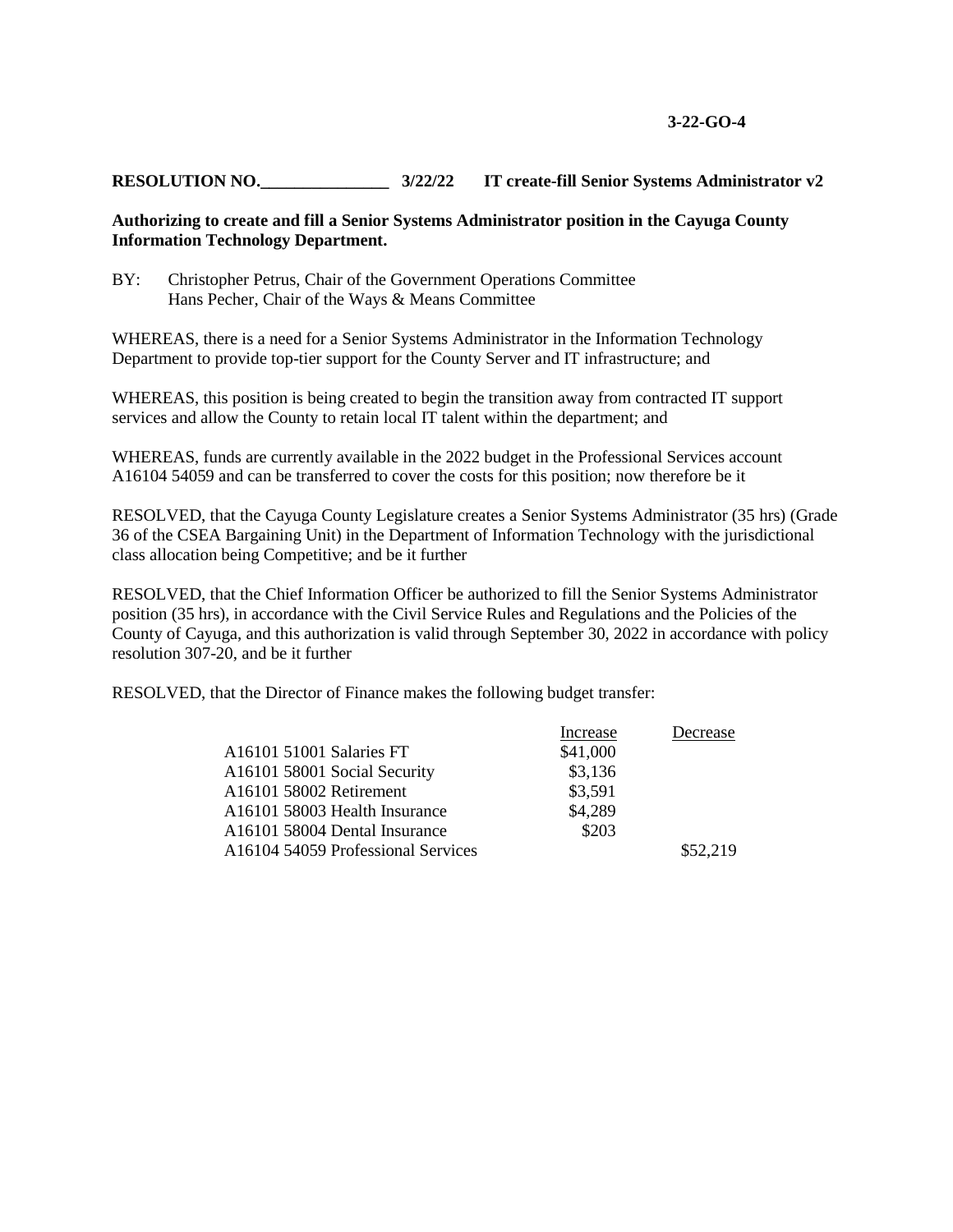# Authorization to Create/Fill

A copy of this completed form MUST be attached to ALL Civil Service MSD-426 forms when filling a position.

| Date                                                                                                              | 2/28/2022                   |  |
|-------------------------------------------------------------------------------------------------------------------|-----------------------------|--|
| <b>Authorization To:</b>                                                                                          | Create and Fill **          |  |
| ** New Position Duties Statement (NPDS) - Short Form<br>REQUIRED IF the title exists within the department        |                             |  |
| ** New Position Duties Statement (NPDS) - Long Form<br>REQUIRED IF the title does NOT exist within the department |                             |  |
| Do you anticipate this<br>request to result in fill-<br>behinds?                                                  | No                          |  |
| Cayuga County Department                                                                                          | Information Technology      |  |
| Job Title Being Requested<br>(Exact Civil Service Title)                                                          | Senior System Administrator |  |
| <b>Position Status</b>                                                                                            | Permanent                   |  |
| <b>Position Designation</b>                                                                                       | Full-Time                   |  |
| <b>Budget Account Number</b>                                                                                      | A16101 51001                |  |
| Is a position being abolished<br>to create the new position?                                                      | No                          |  |
| Is the salary of requested<br>position in the current<br>comp plan?                                               | Yes                         |  |
| Comp Plan Requested IS IN                                                                                         | <b>CSEA</b>                 |  |
| <b>CSEA Grade</b>                                                                                                 | 36                          |  |
| <b>Probationary Salary Amount</b>                                                                                 | 70,402                      |  |
| Step 4 Amount (CSEA)                                                                                              | 78740                       |  |
| <b>Starting Salary for Position</b><br>Requested                                                                  | 70,402                      |  |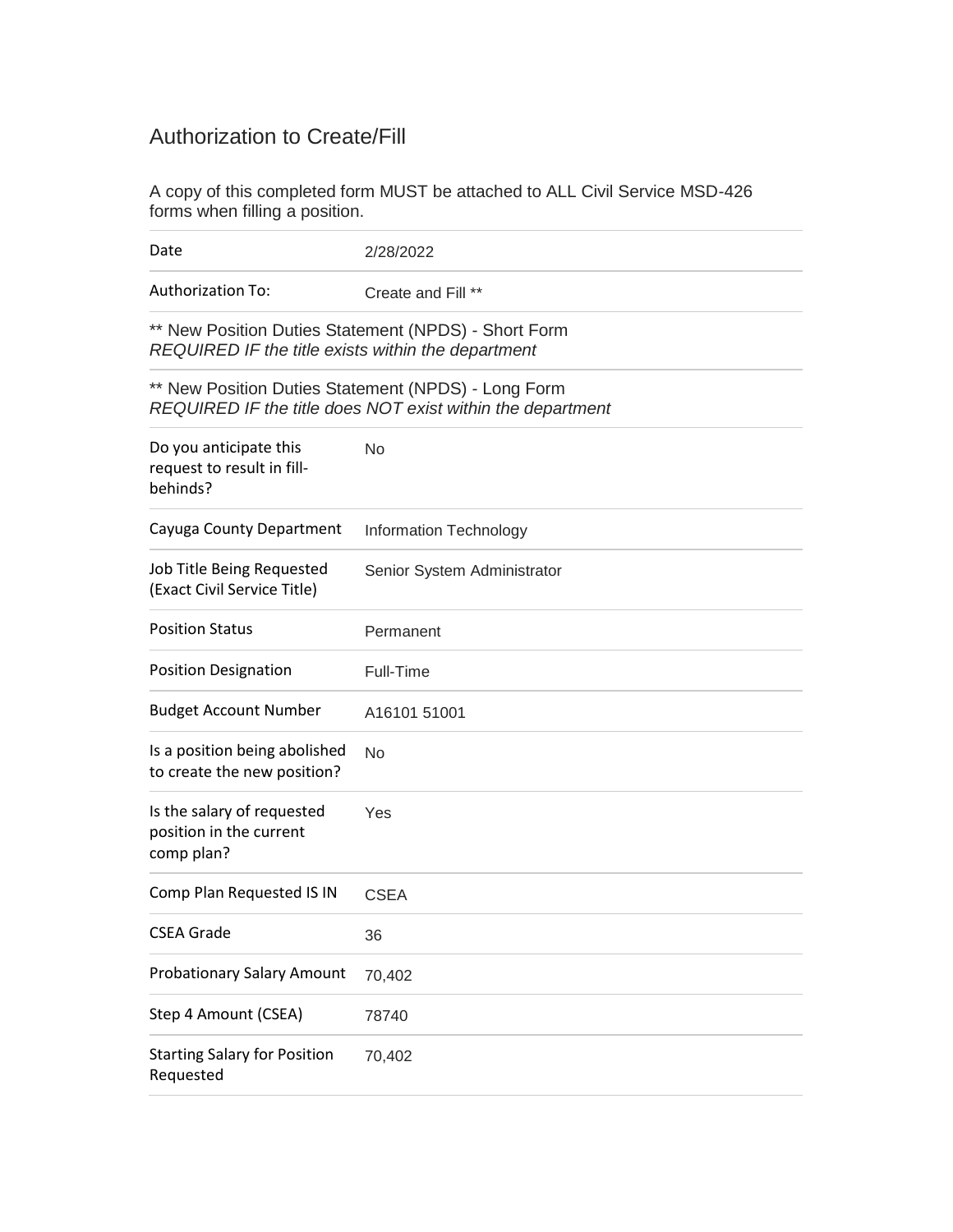| Justification for Salary<br>Requested                                                                              | This position will act as the IT primary point of contact for the<br>County's Server and IT infrastructure. This position will be the<br>technical lead on top-level IT server infrastructure projects.<br>This includes but is not limited to, Active Directory, VMware,<br>Storage Area Network, Windows Server, Linux, and other<br>mission-critical maintenance and upgrades. They will also be<br>the primary contact for any after-hours server infrastructure<br>support issues. |  |
|--------------------------------------------------------------------------------------------------------------------|-----------------------------------------------------------------------------------------------------------------------------------------------------------------------------------------------------------------------------------------------------------------------------------------------------------------------------------------------------------------------------------------------------------------------------------------------------------------------------------------|--|
| Does position include fringe<br>benefits?                                                                          | Yes                                                                                                                                                                                                                                                                                                                                                                                                                                                                                     |  |
| What is the justification for<br>filling this position AND why<br>is it important for your<br>department?          | The Information Technology department is moving forward with<br>our plan to phase out Entre Computer Services and move<br>positions back to Cayuga County. We are extremely confident<br>of finding local IT talent that will excel at this position now and<br>well into the future.                                                                                                                                                                                                   |  |
| How is this position<br>funded?                                                                                    | <b>Budget</b>                                                                                                                                                                                                                                                                                                                                                                                                                                                                           |  |
| Is this a reimbursed<br>position?                                                                                  | <b>No</b>                                                                                                                                                                                                                                                                                                                                                                                                                                                                               |  |
| What will the fiscal impact<br>of filling this position in<br>your budget this year and in<br>future fiscal years? | There will be no fiscal impact of filling this position. We will<br>simply transfer funding from our Professional Services account<br>into our Salary account.                                                                                                                                                                                                                                                                                                                          |  |
| Department Head                                                                                                    | Thomas Bunn                                                                                                                                                                                                                                                                                                                                                                                                                                                                             |  |
| Date                                                                                                               | 2/28/2022                                                                                                                                                                                                                                                                                                                                                                                                                                                                               |  |
| Attestation                                                                                                        | I am the department or agency head listed above authorized to<br>submit by the appointing authority                                                                                                                                                                                                                                                                                                                                                                                     |  |
| (Section Break)                                                                                                    |                                                                                                                                                                                                                                                                                                                                                                                                                                                                                         |  |